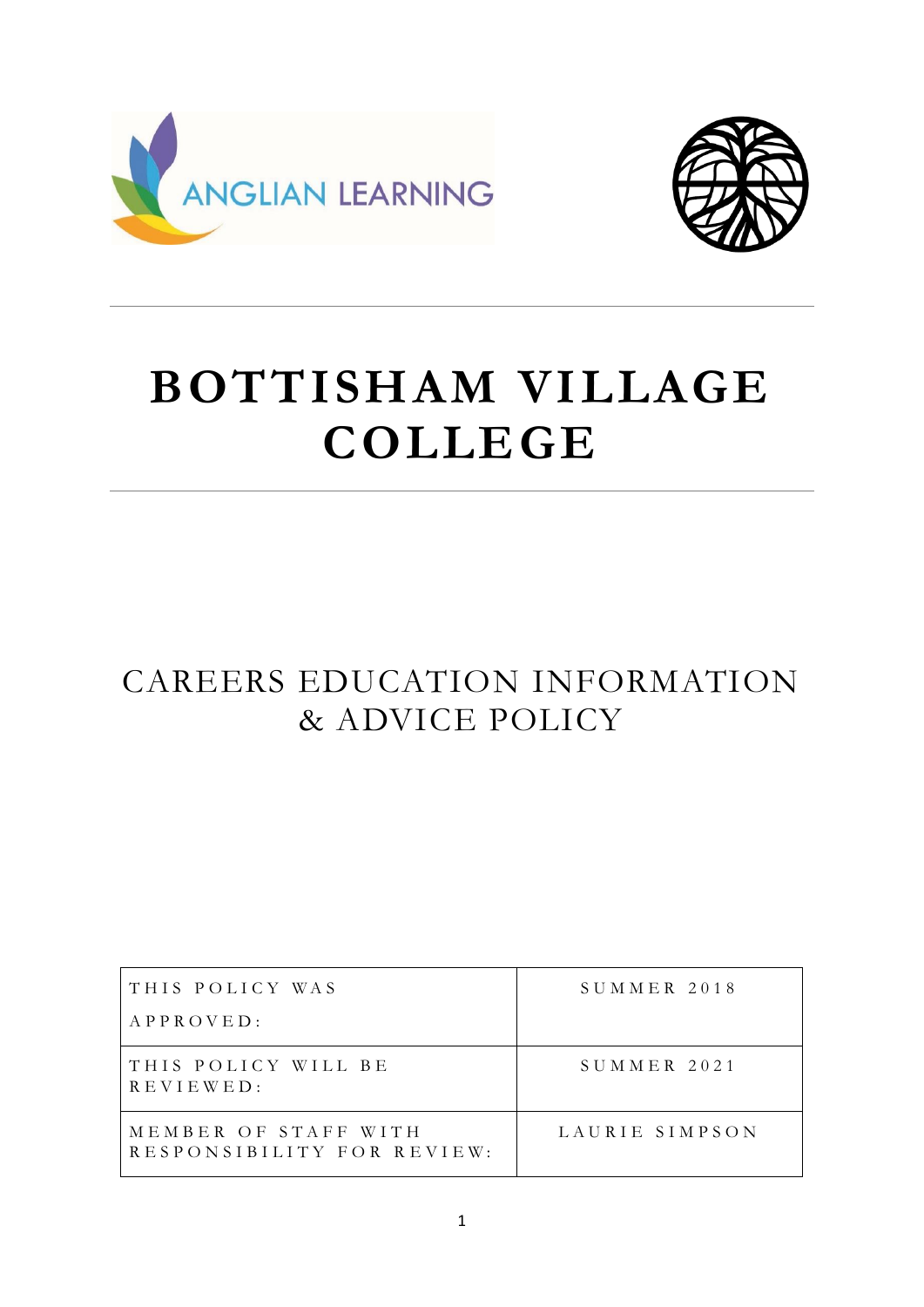#### **Rationale**

At Bottisham Village College we aim to support the life development of our students. Preparation for future transitions should be smooth and well informed to facilitate effective career management. Careers education, information, advice and guidance (CEIAG) supports a young person during activities which enable them to gain a deeper understanding of themselves as they move through school life and beyond. They gain knowledge of the options that may be available to them in order to make realistic career decisions. A comprehensive progressive programme supports the choosing of education and employment pathways whilst considering individual skills, attributes and beliefs, thereby promoting sustainable employability throughout future working lives. Effective careers education and guidance has the capacity to make a positive contribution to the well-being of individuals, their families and their communities; aiding social and economic growth and driving the curriculum forward, addressing and developing skills. By engaging students, teachers, parents and the local community we aim to enable students or all abilities to fulfil their potential and to achieve a successful future.

#### **National and local expectations**

We are committed to meeting national and local expectations in relation to careers by:

- Securing a quality programme of careers education and independent and impartial careers guidance for years 8-11 as required by the 2011 Education Act.
- Fulfilling our duties under the Equality Act 2010 to promote equality of opportunity, foster good relations across all people, eliminate harassment and discriminatory practices and support children with protected characteristics. Our guiding principles include our school community valuing all our staff, students, parents and carers, we value all contributions towards achieving the goals of our mission statement and for the benefit of all (Bottisham Village College Equality Policy).
- Meeting the statutory requirements outlined in the Department of Education publication 'Careers strategy: making the most of everyone's skills and talents (December, 2017) which endorses the implication of the Gatsby Benchmarks and the appointment of a Careers Leader to oversee the development of careers provision.
- Providing access to students as required under the 'Careers and guidance and access for education and training providers. Statutory guidance for governing bodies, school leaders and school staff (January, 2018).
- Working with the Combined Authority (formerly the Greater Cambridge Greater Peterborough Local Enterprise Partnership) to participate with local initiatives accessible by recognition as an Opportunity Area institution.

A range of activities are taking place annually to facilitate student economic well-being and understanding of employability skills. The activities will adhere to our Health and Safety Policy to ensure the health, safety and welfare of all staff, students and parents taking part.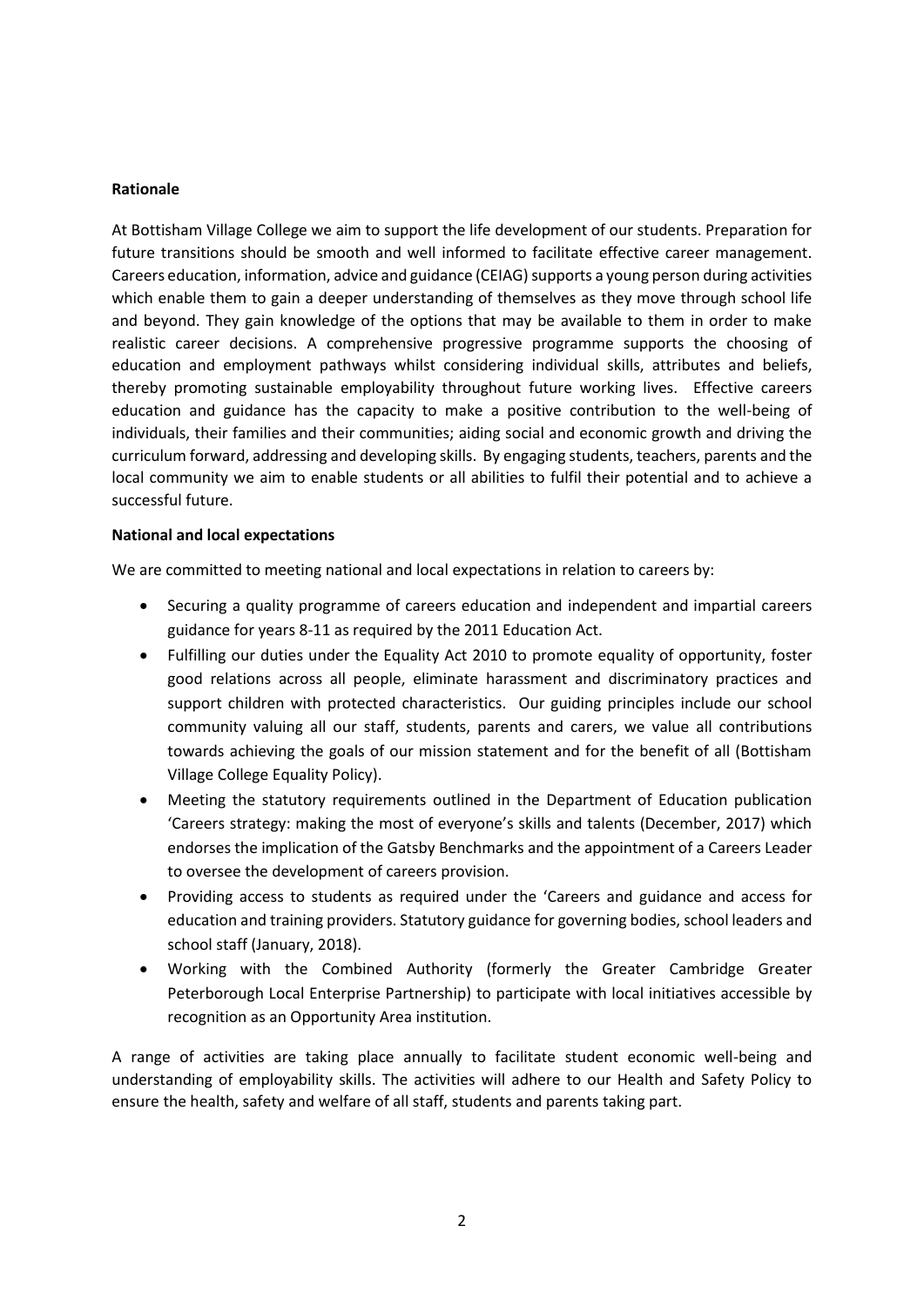# **Partnership working**

Historically, we have worked with Cambridgeshire & Peterborough NHS Trust; Cambridge Building Society; Faculty of Education, University of Cambridge; John Lewis; The Marshall Group of Companies; The National Stud and Red2Green, within the Bottisham Education Partnership (BEP) which was formed in 2010. We are hoping to re-establish and develop Partnership working with the companies as part of our CEIAG programme. A key initiative is the appointment of a Partnership Manger, who will work closely with the Careers Leader to expand current and forge new links with businesses.

# **Objectives**

All our students have an entitlement to CEIAG. Our careers strategy is centred on these learning entitlements, or objectives (from the CDI Framework, March 2018), which span from year 8 to 11:

# *Developing yourself through careers, employability and enterprise education*

- Recognising personal changes, what you have to offer and what it important to you
- Describe and explain your personal wellbeing, progress and achievement
- Explain, review and reflect upon how you have benefitted as a learning from careers, employability and enterprise activities and experiences.

# *Learning about careers and the world of work*

- Describe and explain different ways of looking at careers and how careers develop
- Identify and explain how work is changing and how this may impact on people's satisfaction with their working lives
- Describe and explain the types of businesses, how they operate and how they measure success
- Know what LMI (labour market information) is, where to find it, and how to use it in your career planning
- Recognise and challenge stereotyping, discrimination and other barriers to equality, diversity and inclusion. Know your rights and responsibilities in relation to these issues.
- Be aware of the laws and by-laws relating to young people's permitted hours and types of employment; and know how to minimise health and safety risks to you and those around you, by following safe working practices.

#### *Developing you career management, employability and enterprise skills*

- Know how to access and use a wide range of CEIAG and distinguish between objectivity and bias. Build up your own personal networks of support.
- Recognise and develop your employability qualities and skills, and provide evidence of these
- Show that you can be enterprising in the way you learn, work and manage your career. Know the skills and qualities that entrepreneurs have. Show that you can manage your own money, understand personal financial documents and know how to access financial support for further study and training
- Be able to research education, training apprenticeship, employment and volunteering options including information about the best progression pathways through specific goals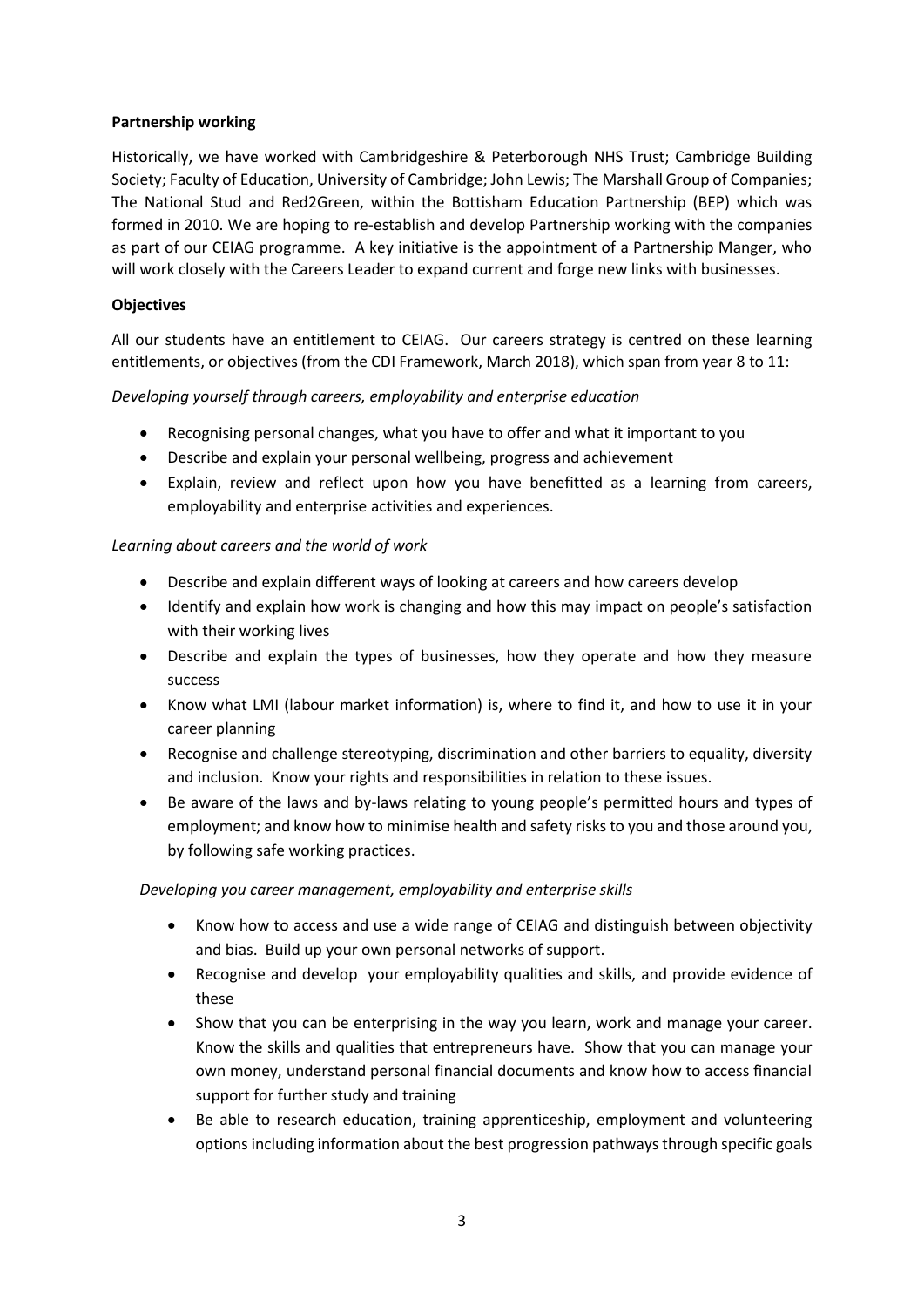- Know how to make plans ad decisions carefully including how to solve problems and deal appropriately with influences on you
- Know your rights and responsibilities in a selection process, know strategies to use to perform well and learn from participating in selection processes

# **How the objectives will be achieved**

These objectives will be supported by discrete CEAIG input, delivered through collapsed curriculum days, as well as individual events, a Life Skills embedded curriculum provision, the opportunity for independent careers guidance and work experience placements.

All students will have the opportunity to explore careers and the world of work through a progressive curriculum, delivered during collapsed timetable days, form time, assemblies and dedicated CEIAG events. Additionally, in terms of post-16 transition for our year 11 students, we provide detailed and relevant information about their possible next steps, as well as support and guidance with the application process, including information evenings for students and carers.

The school website will contain information about our provision, as well as linking into our school calendar of events. Our intranet will contain more information for parents and students access, including links to school career-related policies, opportunities, helpful websites, and to informative presentations created by our Independent Careers Guidance Counsellor and Careers Leader.

Work experience is a vital part of our programme and takes place in year 10 at the end of the summer term. All students have equal opportunities in relation to the access of information about the availability of work placements, however we encourage students to find their own placements. Students are guided through this process in school and we have a dedicated administrative support worker liaising with students, parents and carers and businesses.

Students are given information in PSHE and form time to guide them through their work experience placements, they are expected to reflect on their experience and understanding of the workplace and key employability skills. Students gain a greater understanding of the requirements of the workplace enabling them to career plan more effectively at key transition stages.

The school works closely with Form the Future [\(http://www.formthefuture.org.uk/\)](http://www.formthefuture.org.uk/) to ensure the quality and safety of work placements.

Priorities for improvements to CEIAG are linked to the College Improvement Plan, specifically area for development 3.8: 'Develop a whole school strategy to deliver high quality CEIAG to all student further enabling them to make informed choices and secure appropriate progression pathways'. This will be monitored throughout the year and will inform planning for the next academic year.

#### **Commitment**

Bottisham Village College is committed to providing a stable programme of careers education, information, advice and guidance for all students in years  $7 - 11$ . The provision is informed by the following legislation:-

- DfE (2015) Careers guidance and inspiration in Schools
- The ACEG Framework (2012) A framework for careers and work-related education
- DfE (2010) Towards a strong careers profession: An independent report by the Career Profession Task Force
- Equality Act (2010)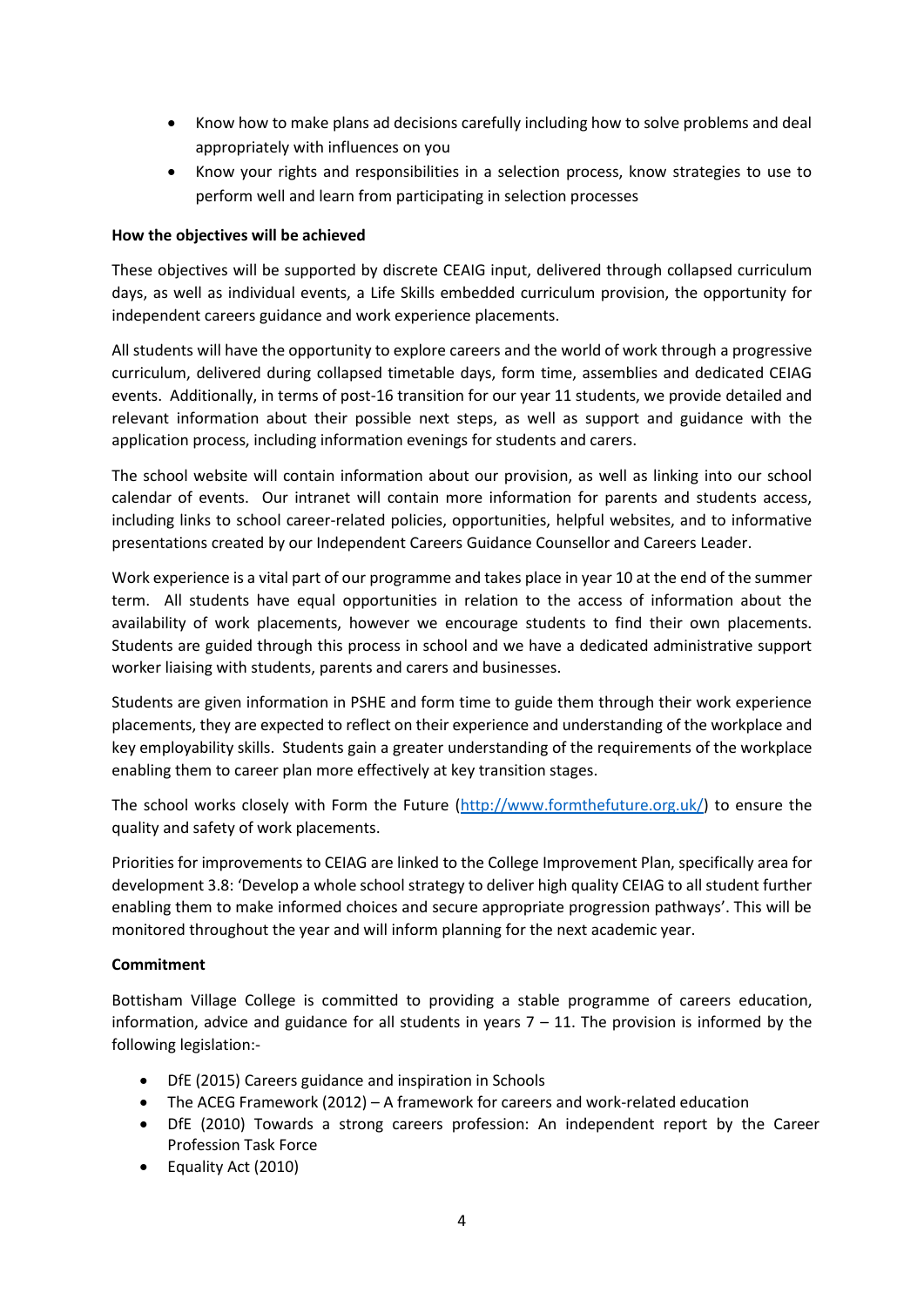- CDI (2018) Framework for careers, employability and enterprise education
- DfE (2017) Career Strategy: making the most of everyone's skills and talents.
- DfE (2018) Career guidance and access for education and training providers. Statutory guidance for governing bodies, school leaders and school staff.

# **Information**

CEIAG information is communicated to our students in the following ways:

- Careers displays
- Plasma screens around the school
- School Bulletin
- Careers library: under development
- ICT: exploring careers websites, post-16 choices
- Form times and extended form times
- **•** Assemblies
- Displays of information and guidance for SEND students in the Learning Support Department
- Interviews: options and post-16 from College CLT and HOLs
- Interviews: year 11 from Business people
- Intranet career webpages
- Visits to and from industry representatives
- Independent Careers Guidance Counsellor: self-referrals, parental referrals and teacher referrals can be made. All students in Years 10/11 will have the opportunity for a career guidance interview. Small groups of students will also receive career guidance interviews to support Year 9 GCSE choices.

Student information will be shared with our Independent Careers Guidance Counsellor, and information from these interviews will be communicated with the student, their parents (with the student's permission) and will be available for their teachers to view. This includes assessment data which includes predicted grades and information relating to their performance and behaviour.

The raising of the participation age came into effect from September 2013. As a result, any year 11 student who is RONI (Risk Of NEET Indicator) will be carefully monitored by the IAG team and a specific programme of support will be developed. (NEET: not in employment with training, education or other training programme).

#### **Staff development**

CEIAG staff will be required to attend relevant CPD events to develop the CEIAG provision within the College. This training will be shared amongst faculty staff who are working on integrating CEIAG within their subject's curriculum.

#### **Parental Involvement**

We will seek parental involvement in the CEIAG programme, through commitments from parents to deliver careers sessions to students, and through evaluating our provision. Parents will be informed through parentmail, and our website.

#### **Cross references**

The following policies and documents also support the CEIAG process: